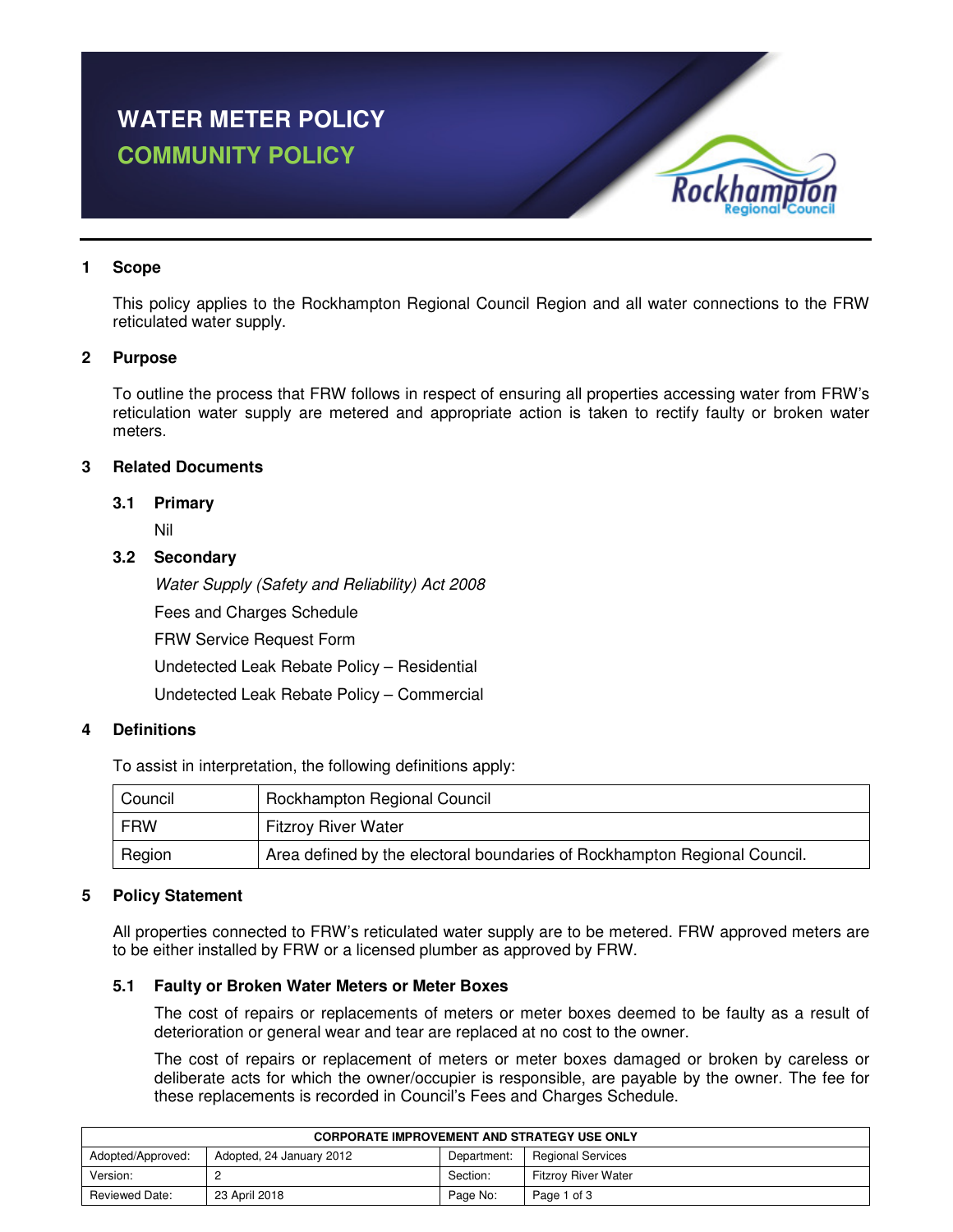The Manager FRW uses discretion in determining responsibility for payment for water meter or meter box replacements.

## **5.2 Water Meter Testing**

Any person dissatisfied with the reading indicated by the meter attached to their water supply may request for the meter be tested by lodging a FRW Service Request Form and fee. The fee for testing water meters is in accordance with the Fees and Charges Schedule.

If the test determines the meter is inaccurate, the testing fee is refunded and the water meter replaced at no cost to the owner.

If the test determines the meter is accurate the testing fee is not refunded.

A meter is deemed to be accurate if the reading is within five per cent  $(5%)$  (+ or -) of the actual quantity of water passing through it.

#### **5.3 Water Meter Renewal**

FRW may as required renew water meters in line with a planned renewal program to ensure old and potentially inaccurate water meters are replaced accordingly for consistent and reliable operation. The cost to renew water meters under a planned renewal program is met by FRW.

# **5.4 Meter Registering Inaccurately**

Upon receipt of a customer service request regarding the accuracy of the meter Council investigates. If any Council supplied water meter is found to be inaccurate, Council adjusts the related water billing account. The estimate shall be the lesser figure calculated by the following methods:

- (a) average daily consumption for the previous representative period; or
- (b) average of the reading recorded during the corresponding period in the previous three years.

# **5.5 Council May Disconnect Meter For Test**

Council may at any time disconnect any meter in use for the purpose of determining the accuracy of the working of such meter, or for maintenance of such meter.

#### **6 Review Timelines**

This policy is reviewed when any of the following occur:

- (a) The related information is amended or replaced; or
- (b) Other circumstances as determined from time to time by the Council.

| <b>CORPORATE IMPROVEMENT &amp; STRATEGY USE ONLY</b> |                          |             |                          |  |  |
|------------------------------------------------------|--------------------------|-------------|--------------------------|--|--|
| Adopted/Approved:                                    | Adopted, 24 January 2012 | Department: | <b>Regional Services</b> |  |  |
| Version:                                             |                          | Section:    | Fitzrov River Water      |  |  |
| <b>Reviewed Date:</b>                                | 23 April 2018            | Page No:    | Page 2 of 3              |  |  |